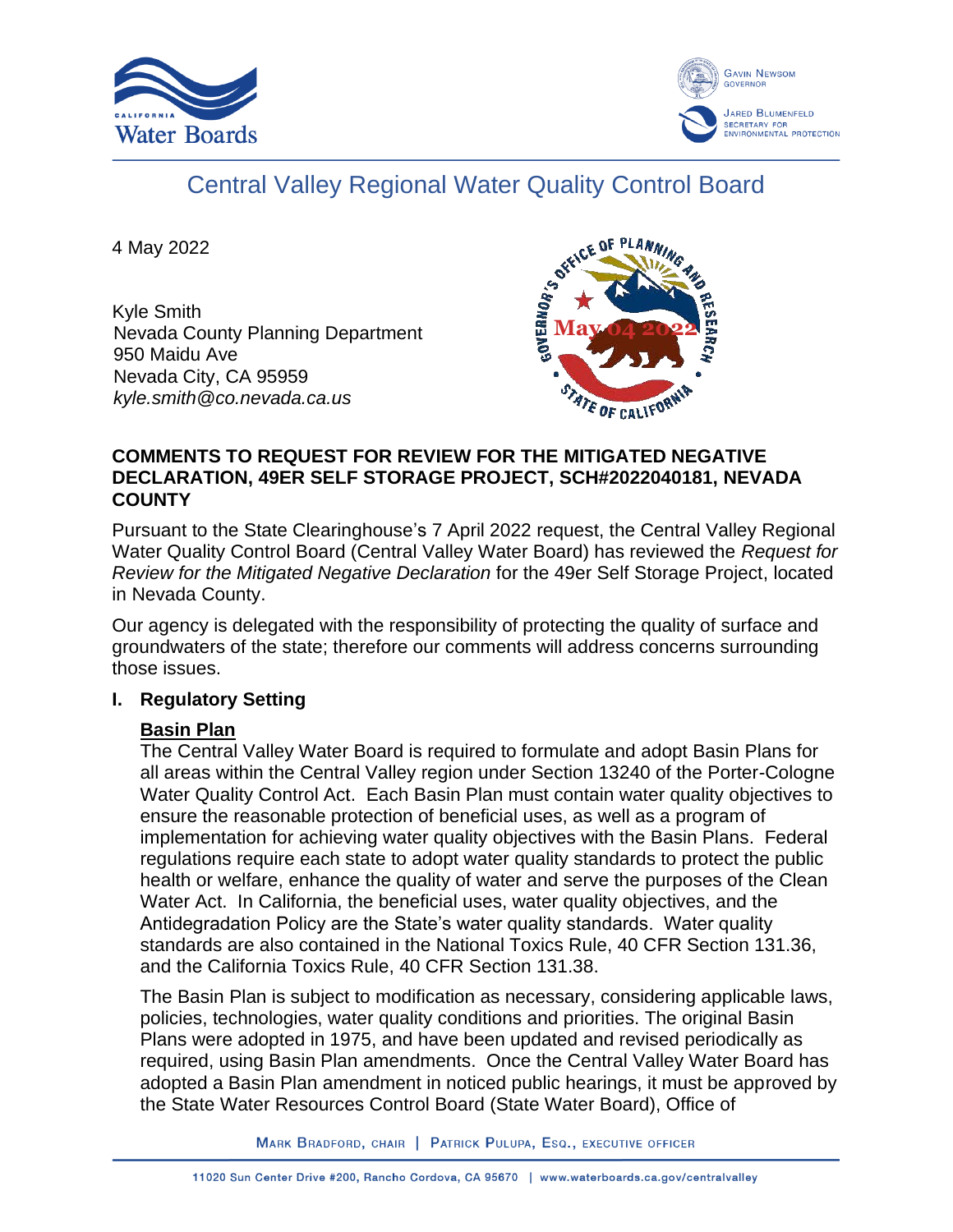Administrative Law (OAL) and in some cases, the United States Environmental Protection Agency (USEPA). Basin Plan amendments only become effective after they have been approved by the OAL and in some cases, the USEPA. Every three (3) years, a review of the Basin Plan is completed that assesses the appropriateness of existing standards and evaluates and prioritizes Basin Planning issues. For more information on the *Water Quality Control Plan for the Sacramento and San Joaquin River Basins*, please visit our website:

[http://www.waterboards.ca.gov/centralvalley/water\\_issues/basin\\_plans/](http://www.waterboards.ca.gov/centralvalley/water_issues/basin_plans/)

# **Antidegradation Considerations**

All wastewater discharges must comply with the Antidegradation Policy (State Water Board Resolution 68-16) and the Antidegradation Implementation Policy contained in the Basin Plan. The Antidegradation Implementation Policy is available on page 74 at:

https://www.waterboards.ca.gov/centralvalley/water\_issues/basin\_plans/sacsjr\_2018 05.pdf

In part it states:

*Any discharge of waste to high quality waters must apply best practicable treatment or control not only to prevent a condition of pollution or nuisance from occurring, but also to maintain the highest water quality possible consistent with the maximum benefit to the people of the State.*

*This information must be presented as an analysis of the impacts and potential impacts of the discharge on water quality, as measured by background concentrations and applicable water quality objectives.*

The antidegradation analysis is a mandatory element in the National Pollutant Discharge Elimination System and land discharge Waste Discharge Requirements (WDRs) permitting processes. The environmental review document should evaluate potential impacts to both surface and groundwater quality.

# **II. Permitting Requirements**

# **Construction Storm Water General Permit**

Dischargers whose project disturb one or more acres of soil or where projects disturb less than one acre but are part of a larger common plan of development that in total disturbs one or more acres, are required to obtain coverage under the General Permit for Storm Water Discharges Associated with Construction and Land Disturbance Activities (Construction General Permit), Construction General Permit Order No. 2009-0009-DWQ. Construction activity subject to this permit includes clearing, grading, grubbing, disturbances to the ground, such as stockpiling, or excavation, but does not include regular maintenance activities performed to restore the original line, grade, or capacity of the facility. The Construction General Permit requires the development and implementation of a Storm Water Pollution Prevention Plan (SWPPP). For more information on the Construction General Permit, visit the State Water Resources Control Board website at:

[http://www.waterboards.ca.gov/water\\_issues/programs/stormwater/constpermits.sht](http://www.waterboards.ca.gov/water_issues/programs/stormwater/constpermits.shtml) [ml](http://www.waterboards.ca.gov/water_issues/programs/stormwater/constpermits.shtml)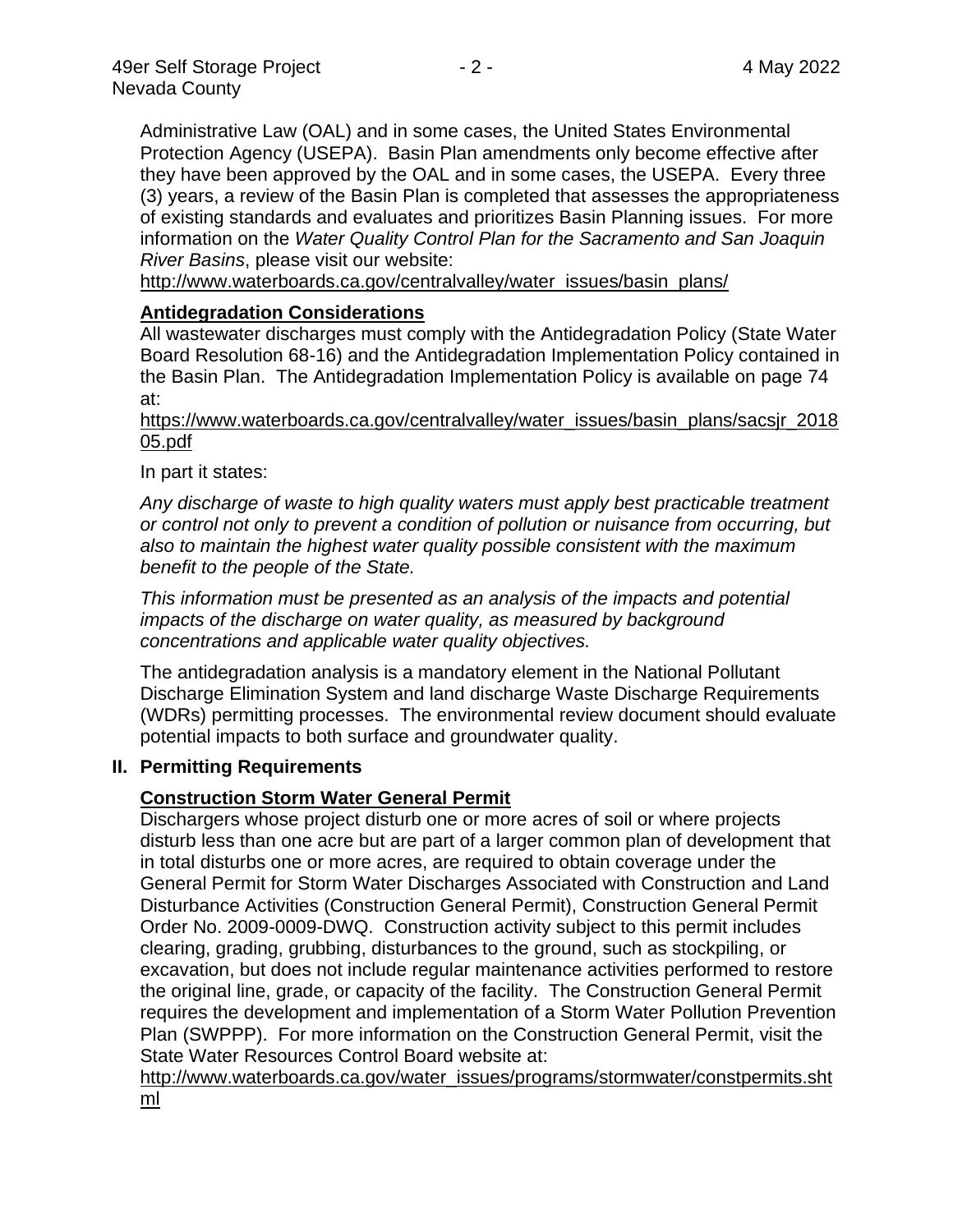# **Phase I and II Municipal Separate Storm Sewer System (MS4) Permits<sup>1</sup>**

The Phase I and II MS4 permits require the Permittees reduce pollutants and runoff flows from new development and redevelopment using Best Management Practices (BMPs) to the maximum extent practicable (MEP). MS4 Permittees have their own development standards, also known as Low Impact Development (LID)/postconstruction standards that include a hydromodification component. The MS4 permits also require specific design concepts for LID/post-construction BMPs in the early stages of a project during the entitlement and CEQA process and the development plan review process.

For more information on which Phase I MS4 Permit this project applies to, visit the Central Valley Water Board website at:

http://www.waterboards.ca.gov/centralvalley/water\_issues/storm\_water/municipal\_p ermits/

For more information on the Phase II MS4 permit and who it applies to, visit the State Water Resources Control Board at:

http://www.waterboards.ca.gov/water\_issues/programs/stormwater/phase\_ii\_munici pal.shtml

#### **Industrial Storm Water General Permit**

Storm water discharges associated with industrial sites must comply with the regulations contained in the Industrial Storm Water General Permit Order No. 2014- 0057-DWQ. For more information on the Industrial Storm Water General Permit, visit the Central Valley Water Board website at:

http://www.waterboards.ca.gov/centralvalley/water\_issues/storm\_water/industrial\_ge neral\_permits/index.shtml

# **Clean Water Act Section 404 Permit**

If the project will involve the discharge of dredged or fill material in navigable waters or wetlands, a permit pursuant to Section 404 of the Clean Water Act may be needed from the United States Army Corps of Engineers (USACE). If a Section 404 permit is required by the USACE, the Central Valley Water Board will review the permit application to ensure that discharge will not violate water quality standards. If the project requires surface water drainage realignment, the applicant is advised to contact the Department of Fish and Game for information on Streambed Alteration Permit requirements. If you have any questions regarding the Clean Water Act Section 404 permits, please contact the Regulatory Division of the Sacramento District of USACE at (916) 557-5250.

# **Clean Water Act Section 401 Permit – Water Quality Certification**

If an USACE permit (e.g., Non-Reporting Nationwide Permit, Nationwide Permit, Letter of Permission, Individual Permit, Regional General Permit, Programmatic

<sup>&</sup>lt;sup>1</sup> Municipal Permits = The Phase I Municipal Separate Storm Water System (MS4) Permit covers medium sized Municipalities (serving between 100,000 and 250,000 people) and large sized municipalities (serving over 250,000 people). The Phase II MS4 provides coverage for small municipalities, including non-traditional Small MS4s, which include military bases, public campuses, prisons and hospitals.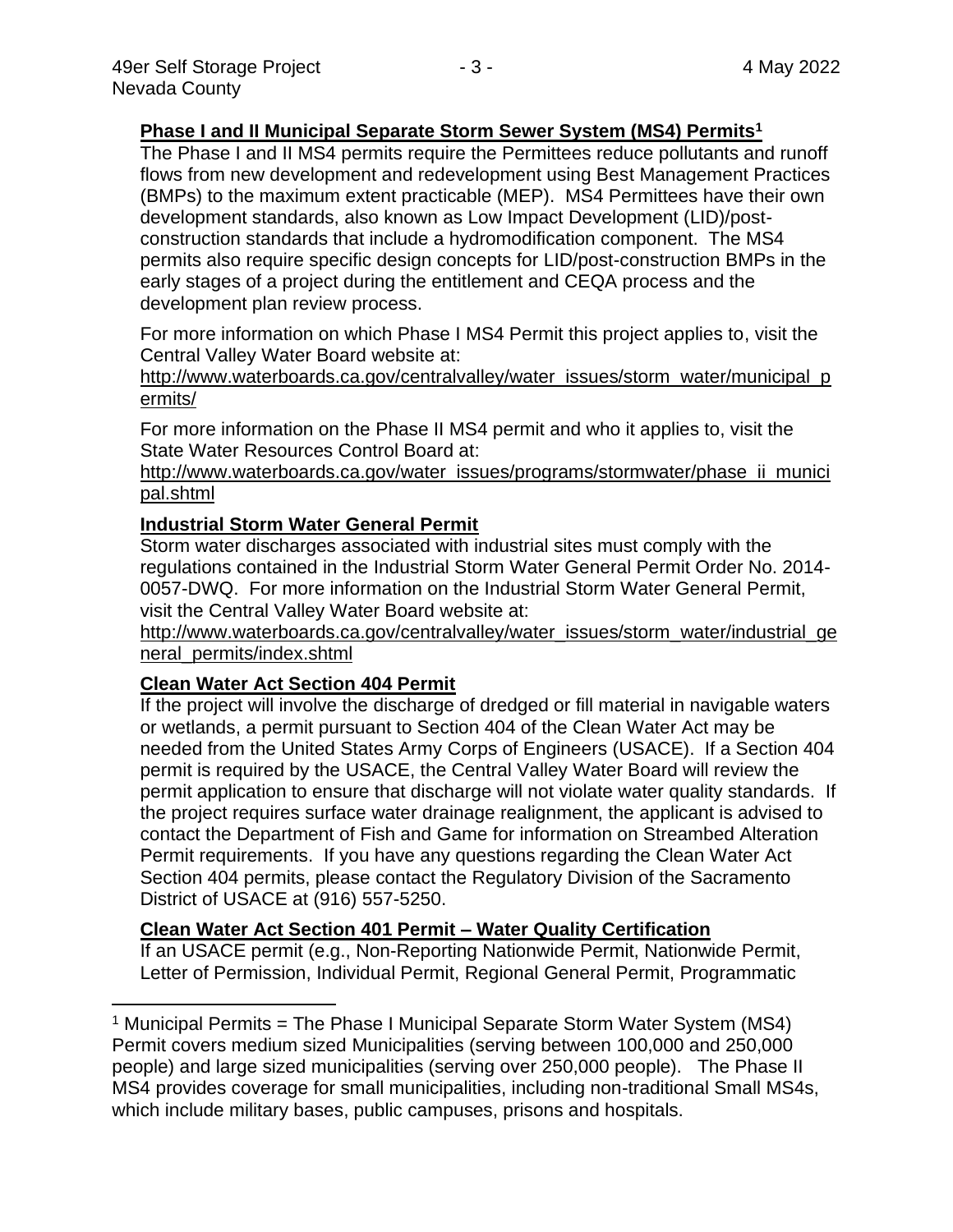General Permit), or any other federal permit (e.g., Section 10 of the Rivers and Harbors Act or Section 9 from the United States Coast Guard), is required for this project due to the disturbance of waters of the United States (such as streams and wetlands), then a Water Quality Certification must be obtained from the Central Valley Water Board prior to initiation of project activities. There are no waivers for 401 Water Quality Certifications. For more information on the Water Quality Certification, visit the Central Valley Water Board website at:

https://www.waterboards.ca.gov/centralvalley/water\_issues/water\_quality\_certificatio n/

#### **Waste Discharge Requirements – Discharges to Waters of the State**

If USACE determines that only non-jurisdictional waters of the State (i.e., "nonfederal" waters of the State) are present in the proposed project area, the proposed project may require a Waste Discharge Requirement (WDR) permit to be issued by Central Valley Water Board. Under the California Porter-Cologne Water Quality Control Act, discharges to all waters of the State, including all wetlands and other waters of the State including, but not limited to, isolated wetlands, are subject to State regulation. For more information on the Waste Discharges to Surface Water NPDES Program and WDR processes, visit the Central Valley Water Board website at:https://www.waterboards.ca.gov/centralvalley/water\_issues/waste\_to\_surface\_wat er/

Projects involving excavation or fill activities impacting less than 0.2 acre or 400 linear feet of non-jurisdictional waters of the state and projects involving dredging activities impacting less than 50 cubic yards of non-jurisdictional waters of the state may be eligible for coverage under the State Water Resources Control Board Water Quality Order No. 2004-0004-DWQ (General Order 2004-0004). For more information on the General Order 2004-0004, visit the State Water Resources Control Board website at:

https://www.waterboards.ca.gov/board\_decisions/adopted\_orders/water\_quality/200 4/wqo/wqo2004-0004.pdf

#### **Dewatering Permit**

If the proposed project includes construction or groundwater dewatering to be discharged to land, the proponent may apply for coverage under State Water Board General Water Quality Order (Low Threat General Order) 2003-0003 or the Central Valley Water Board's Waiver of Report of Waste Discharge and Waste Discharge Requirements (Low Threat Waiver) R5-2018-0085. Small temporary construction dewatering projects are projects that discharge groundwater to land from excavation activities or dewatering of underground utility vaults. Dischargers seeking coverage under the General Order or Waiver must file a Notice of Intent with the Central Valley Water Board prior to beginning discharge.

For more information regarding the Low Threat General Order and the application process, visit the Central Valley Water Board website at:

http://www.waterboards.ca.gov/board\_decisions/adopted\_orders/water\_quality/2003/ wqo/wqo2003-0003.pdf